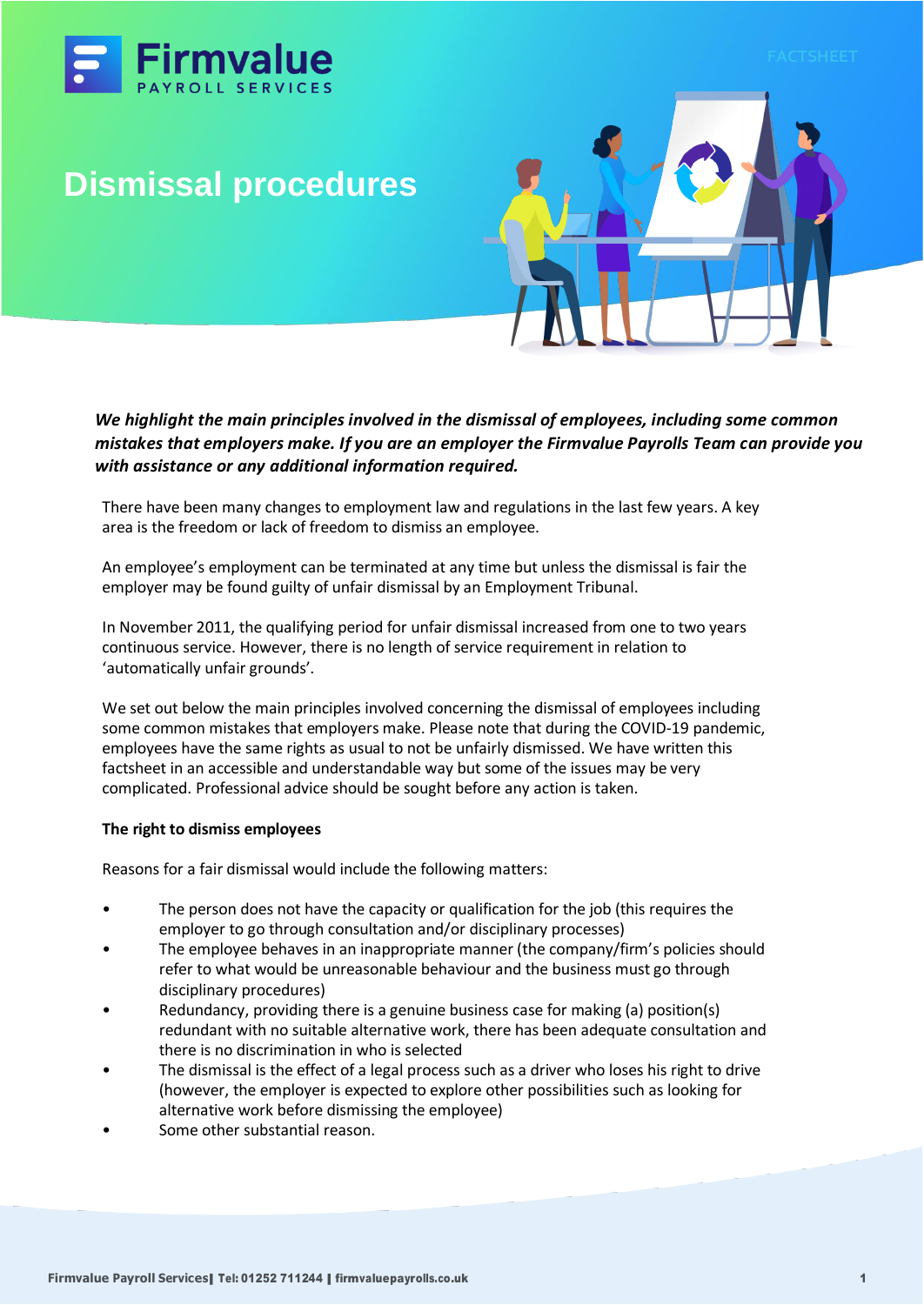## **Claims for unfair dismissal**

Upon completion of the required qualifying period, employees can make a claim to an Employment Tribunal for unfair dismissal within three months of the date of the dismissal and if an employee can prove that he/she has been pressured to resign by the employer he/she has the same right to claim unfair dismissal or constructive dismissal.

In addition to the increase in qualifying period, details of claims can be submitted to ACAS, where the parties will be offered pre-tribunal conciliation before proceeding to a Tribunal. However, there is no obligation on either party to take it up.

There are two levels of claim, depending on the complexity of the case. There is the straightforward claim where there is one claim per claimant or the more complex multiple claims (including unfair dismissal and discrimination claims).

If the claim proceeds to Tribunal and the employee wins his/her case the Tribunal can choose one of three remedies which are:

- Re-instatement which means getting back the old job on the old terms and conditions
- Re-engagement which would mean a different job with the same employer
- Compensation where the amount can be anything from a relatively small sum to a maximum cap of 12 months' pay, which will apply where the amount is less than the overall cap. Where the dismissal was due to some form of discrimination the award can be unlimited.

If the dismissal is demonstrated as being due to any of the following it will be deemed to be unfair regardless of the length of service:

- Discrimination for age, disability, gender reassignment, race, religion or belief, sex, sexual orientation or marriage and civil partnership
- Pregnancy, childbirth or maternity leave
- Refusing to opt out of the Working Time Regulations
- Disclosing certain kinds of wrong doing in the workplace
- Health and safety reasons
- Assertion of a statutory right
- Doing Jury Service.

#### **Statutory disciplinary procedures**

The Employment Act 2008 introduced the ACAS Code of Practice which saw a change to the way employers deal with problems at work. It also saw the removal of 'automatic unfair dismissal' related to failure to follow procedures. Tribunals may make an adjustment of up to 25% of any award, where they feel the employer has unreasonably failed to follow the guidance set out in the ACAS Code.

The ACAS Code of Practice sets out the procedures to be followed before an employer dismisses or imposes a significant sanction on an employee such as demotion, loss of seniority or loss of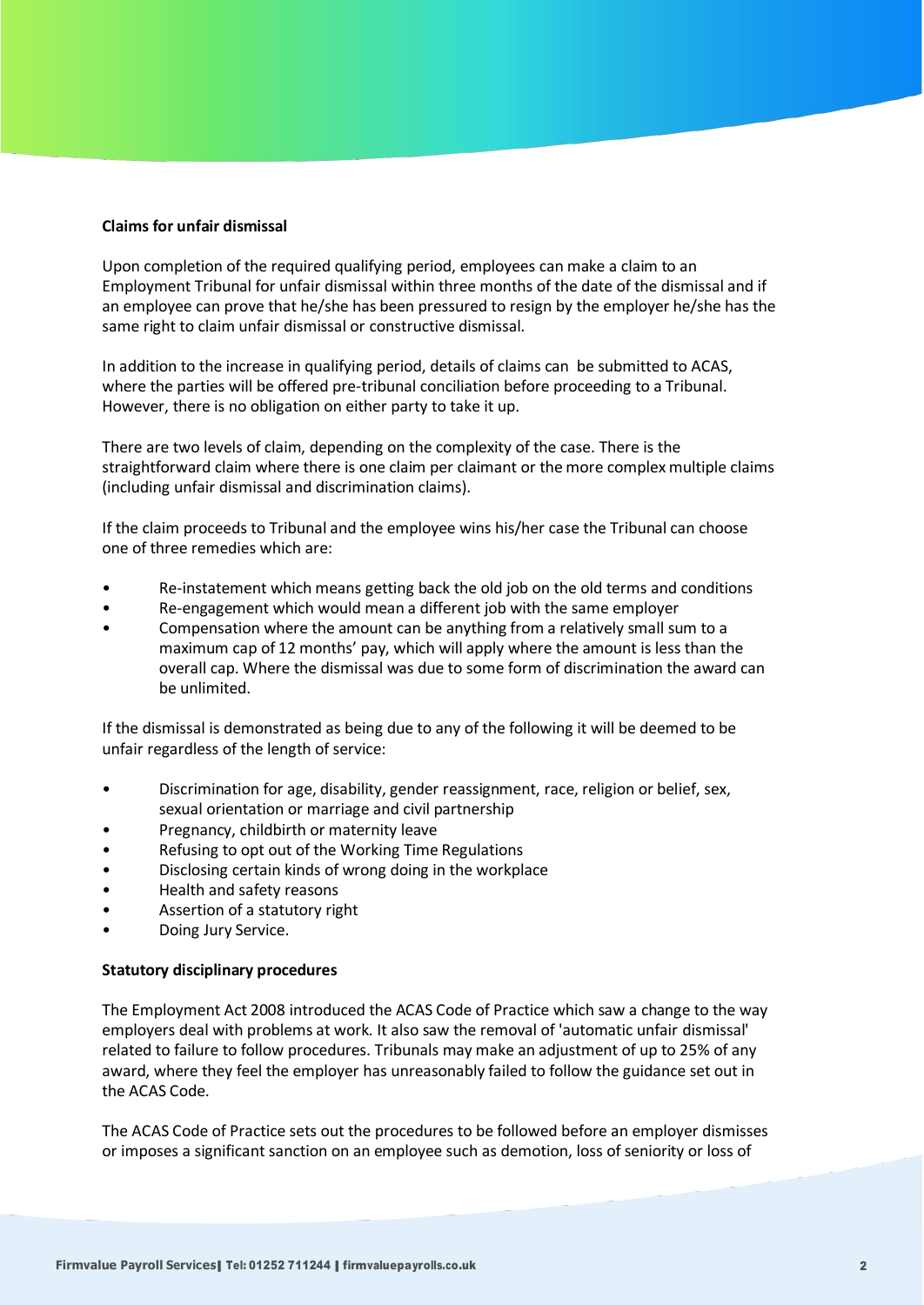pay. The ACAS Code does not apply to redundancy or expiry of a fixed term contract.

## **Standard procedure**

- 1. Employers must set out in writing the reasons why dismissal or disciplinary actions against the employee are being considered. A copy of this must be sent to the employee who must be invited to attend a meeting to discuss the matter, with the right to be accompanied.
- 2. A meeting must take place giving the employee the opportunity to put forward their case. The employer must make a decision and offer the employee the right to appeal against it.
- 3. If an employee appeals, you must invite them to a meeting to arrive at a final decision.

There may be some very limited cases where despite the fact that an employer has dismissed an employee immediately without a meeting, an Employment Tribunal will very exceptionally find the dismissal to be fair. This is not explained in the regulations but may apply in cases of serious misconduct leading to dismissal without notice. What this means in practice awaits the test of case law.

## **Modified procedure**

- 1. Employers firstly set out in writing the grounds for action that has led to the dismissal, the reasons for thinking at the time that the employee was guilty of the alleged misconduct and the employee's right of appeal against the dismissal.
- 2. If the employee wishes to appeal against the decision, the employer must invite them to attend a meeting, with the right to be accompanied, following which the employer must inform the employee of their final decision. Where practicable, the appeal meeting should be conducted by a more senior or independent person not involved in the earlier decision to dismiss.

The only occasions where employers are not required to follow the ACAS Code of Practice are as follows:

- They reasonably believe that doing so would result in a significant threat to themselves, any other person, or their or any other person's property
- They have been subjected to harassment and reasonably believe that doing so would result in further harassment
- Because it is not practicable within a reasonable period
- Where dismissal is by reason of redundancy or the ending of a fixed term contract
- They dismiss a group of employees but offer to re-engage them on or before termination of their employment
- The business closes down suddenly because of an unforeseen event
- The employee is no longer able to work because they are in breach of legal requirements, e.g. to hold a valid work permit.